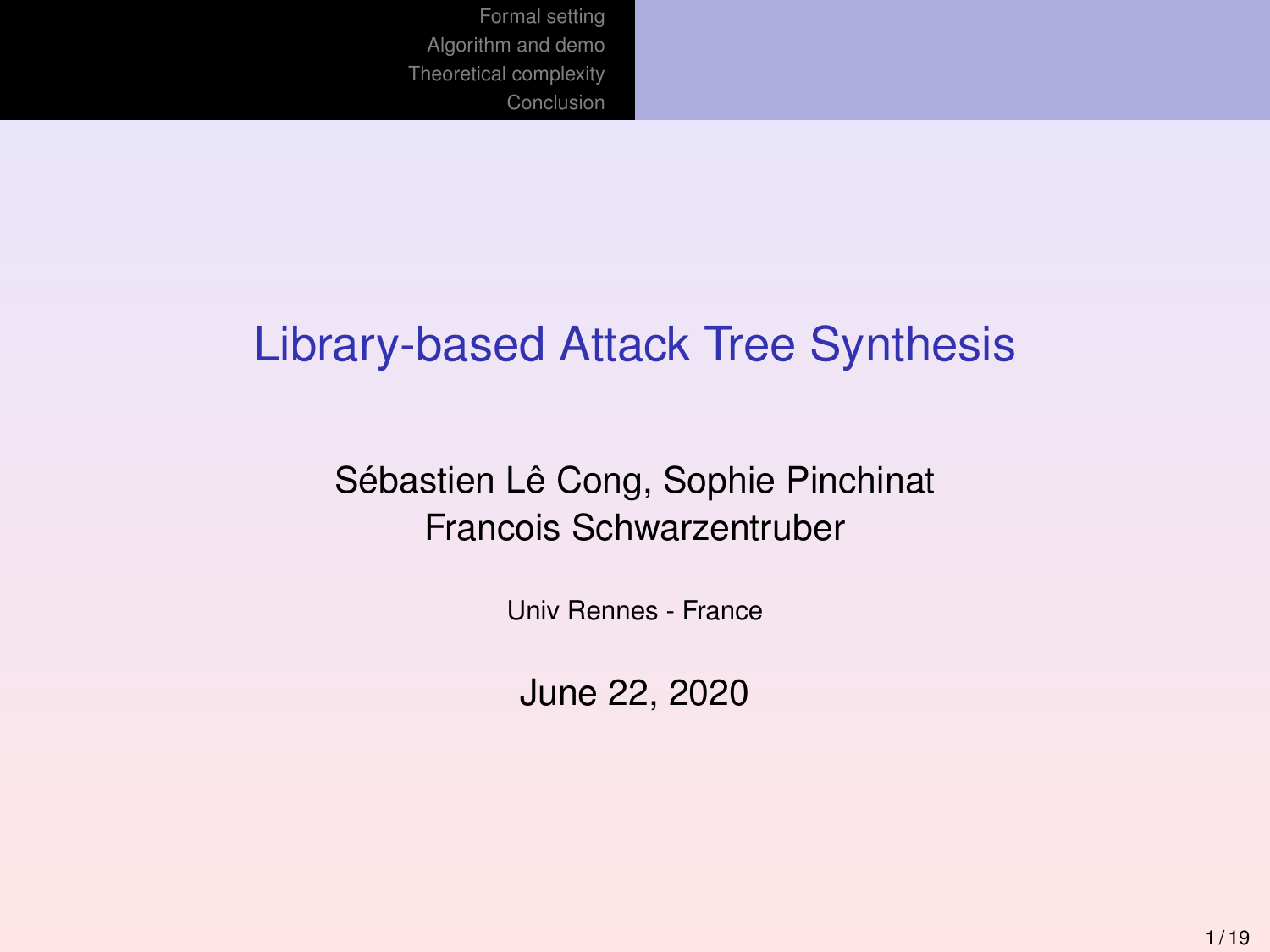# Attack reports are difficult to "parse"

09:07:06:215 4288 12376 The minimum supported Office version is 14 09:07:06:216 4288 12376 The host's version is 16.0.8827.2082 09:07:06:216 4288 12376 Creating a new instance of the add-in loader. 09:07:06:216 4288 12376 Loading mscoree.dll 09:07:06:217 4288 12376 Success.  $|09:07:06:217$  4288 12376 Loading the configuration from the system registry. 09:07:06:219 4288 12376 Getting the latest CLR version. 09:07:06:226 4288 12376 The latest CLR version is 'v4.0.30319'. 09:07:06:226 4288 12376 The configuration has been loaded successfully. 09:07:06:226 4288 12376 Runtime version: v4.0.30319. 09:07:06:226 4288 12376 Assembly name: MSIP.Office.PowerPointAddin. 09:07:06:226 4288 12376 Class name: Microsoft.InformationProtection.Office.PowerPo 09:07:06:226 4288 12376 Registry key: CLSID\{C890DC9C-FE43-4418-BD39-D91C547BE49E} 09:07:06:226 4288 12376 Attempting to create a new instance of the managed add-in clas 2016/11/25 12:38:52:711 Reloading account configuration 2016/11/25 12:41:15:026 Reloading account configuration 2016/11/25 12:41:15:065 Requesting Authentication for Modes: 16382 2016/11/25 12:41:15:065 Modes after account check: 8190 2016/11/25 12:41:15:066 Modes after Keychain check: 8198 2016/11/25 12:41:15:066 Modes after message-only check: 8190 2016/11/25 12:41:15:067 Modes after ignore-missing-values check: 8198 2016/11/25 12:41:16:491 Reloading account configuration 2016/11/25 12:41:17:526 Reloading account configuration 2016/11/25 12:41:47:977 Reloading account configuration 2016/11/25 12:43:10:934 Reloading account configuration 2016/11/25 12:43:10:976 Requesting Authentication for Modes: 16382 2016/11/25 12:43:10:976 Modes after account check: 8190 2016/11/25 12:43:10:978 Modes after Keychain check: 8198 2016/11/25 12:43:10:978 Modes after message-only check: 8198 2016/11/25 12:43:10:979 Modes after ignore-missing-values check: 8190 2016/11/25 12:43:12:409 Reloading account configuration 2016/11/25 12:43:13:463 Reloading account configuration 2016/11/25 12:43:48:278 Reloading account configuration 2016/11/25 12:43:49:441 Reloading account configuration 2016/11/25 12:45:03:348 Reloading account configuration 2016/11/25 15:58:42:135 System is going into sleep mode -> disconnecting ac 2016/11/25 16:00:11:907 System is waking from sleep -> reconnecting sleeping seconds 2016/11/25 17:24:10:156 System is going into sleep mode -> disconnecting ac 2016/11/25 17:36:29:715 System is waking from sleep -> reconnecting sleeping seconds 2016/11/25 17:47:06:114 System is going into sleep mode -> disconnecting ac-2016/11/25 21:57:29:286 System is waking from sleep -> reconnecting sleeping seconds 2016/11/25 22:51:06:101 System is going into sleep mode -> disconnecting ac 2016/11/26 00:20:44:537 Shimo detected a change of network configurations. 2016/11/26 00:20:51:009 Shimo detected a change of network configurations. 2016/11/26 10:48:57:753 Shimo detected a change of network configurations.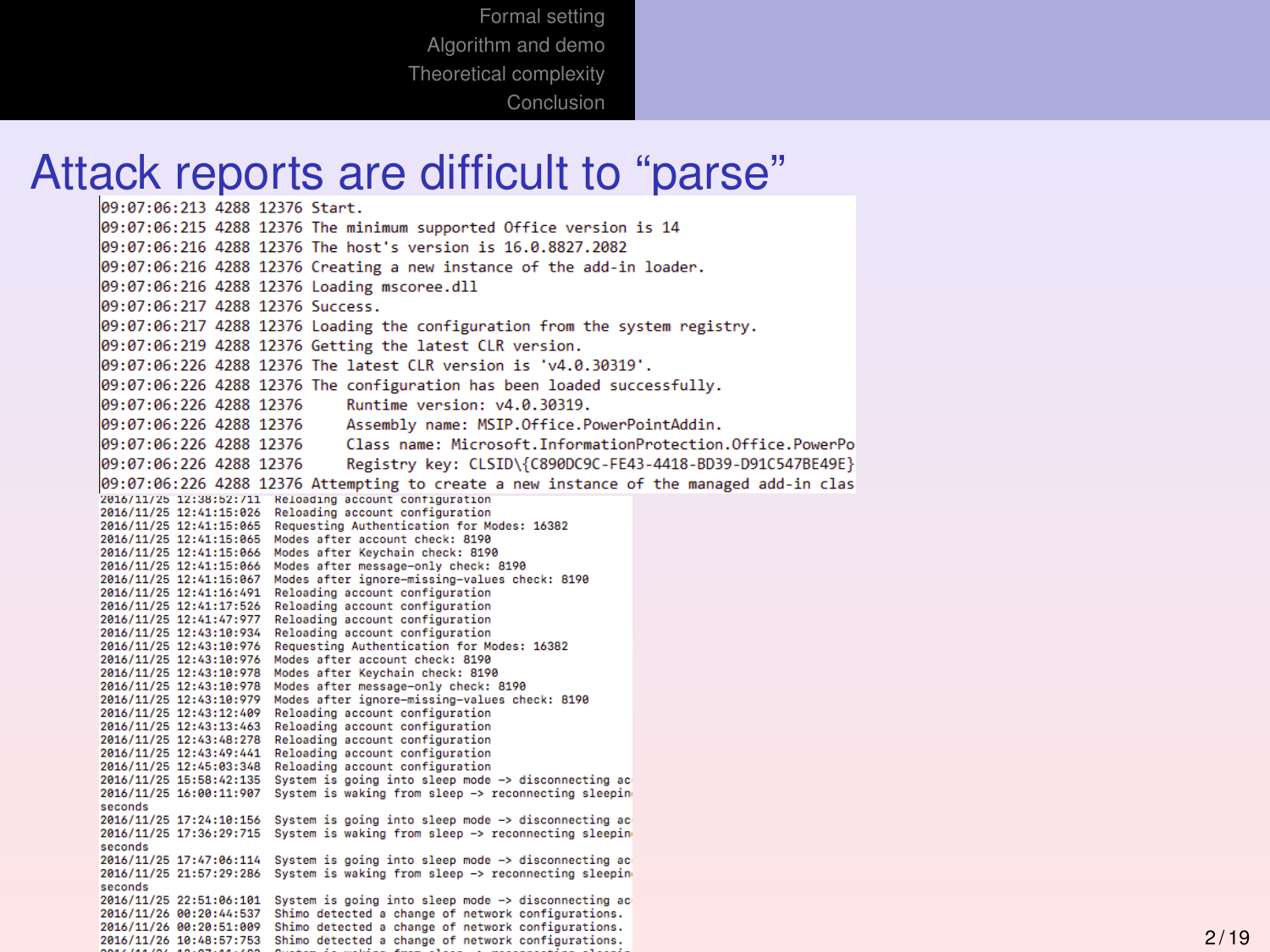### Attack tree as recipe of attack task

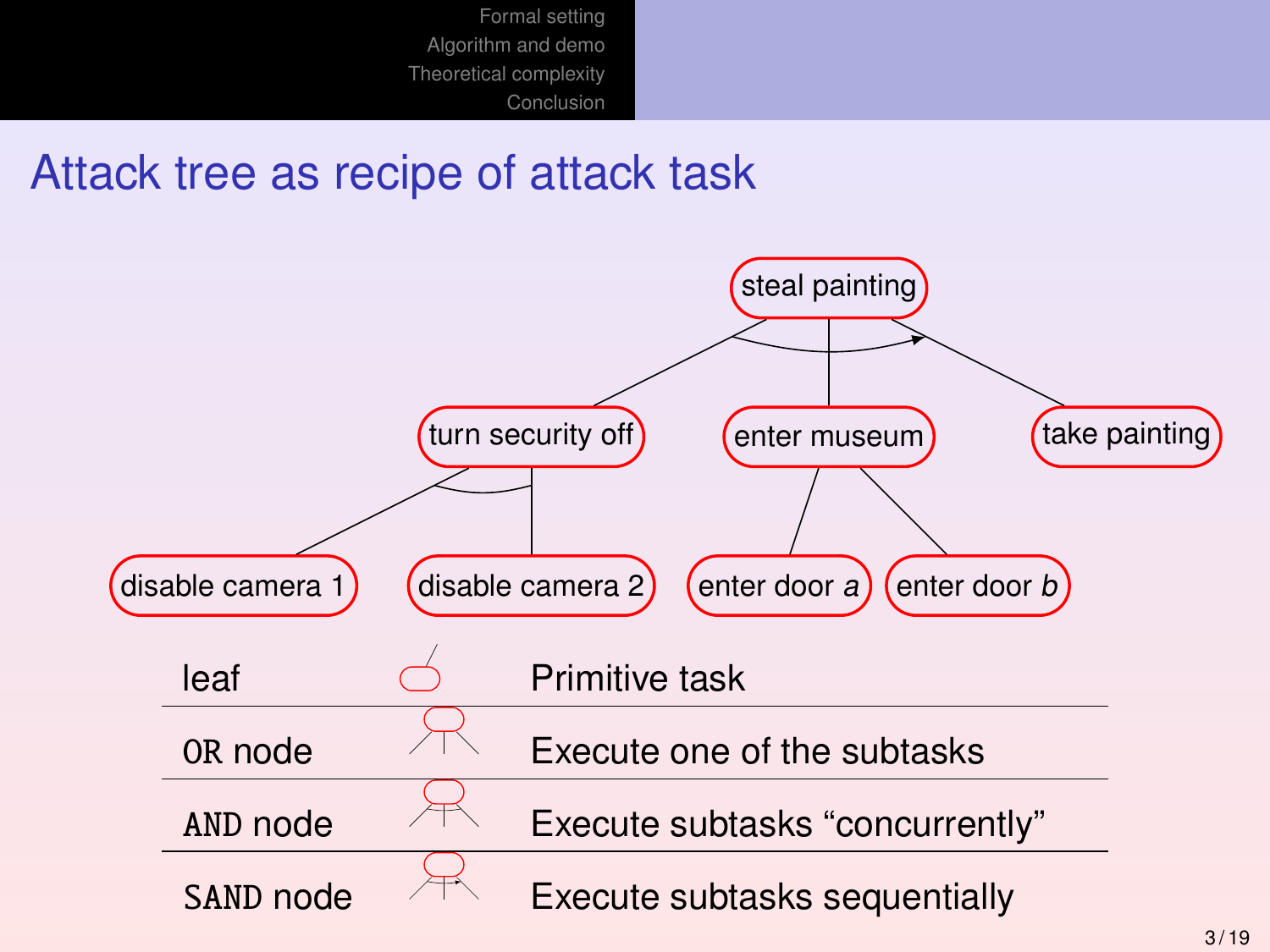### Our contribution: library-based attack tree synthesis

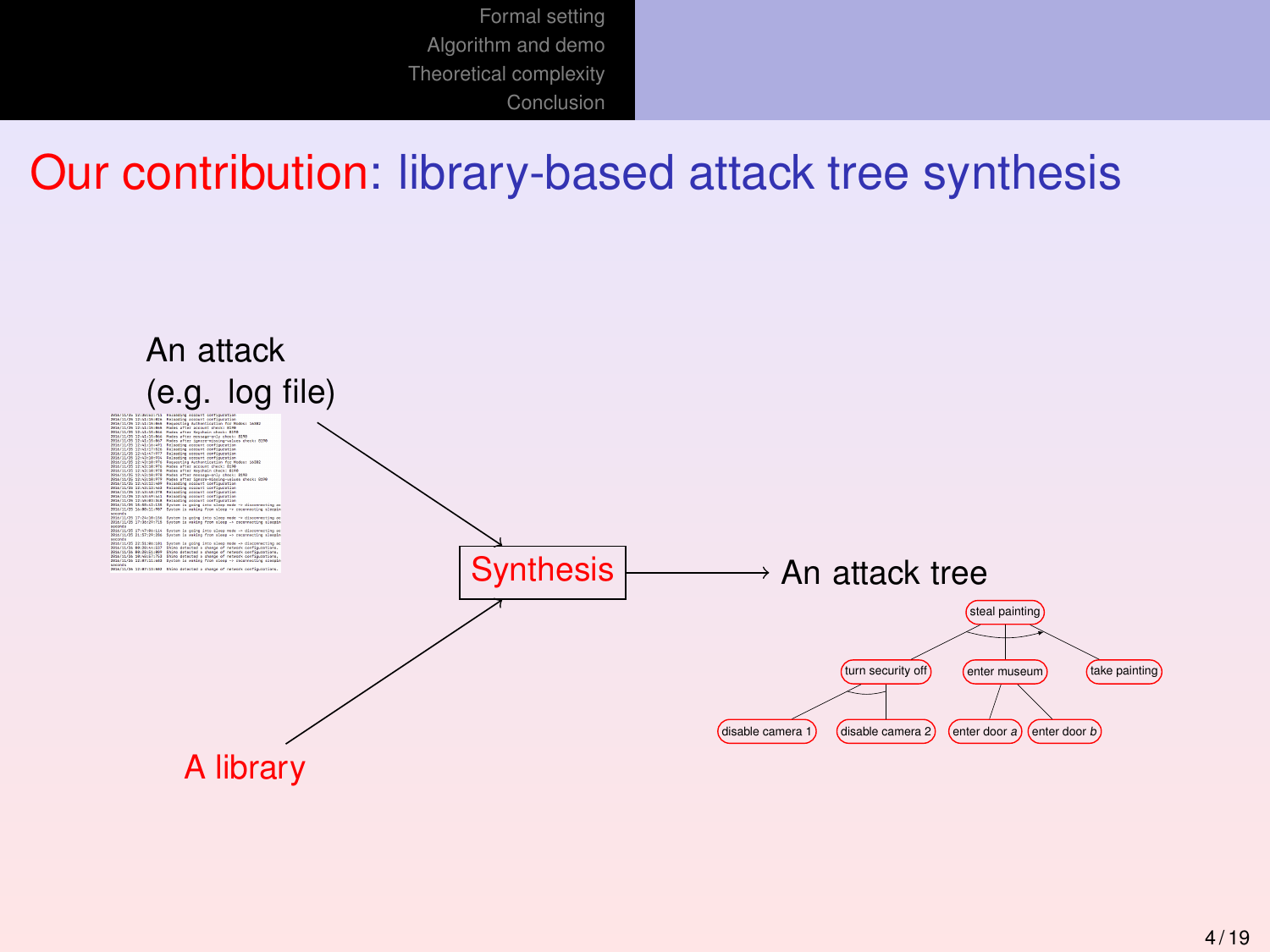







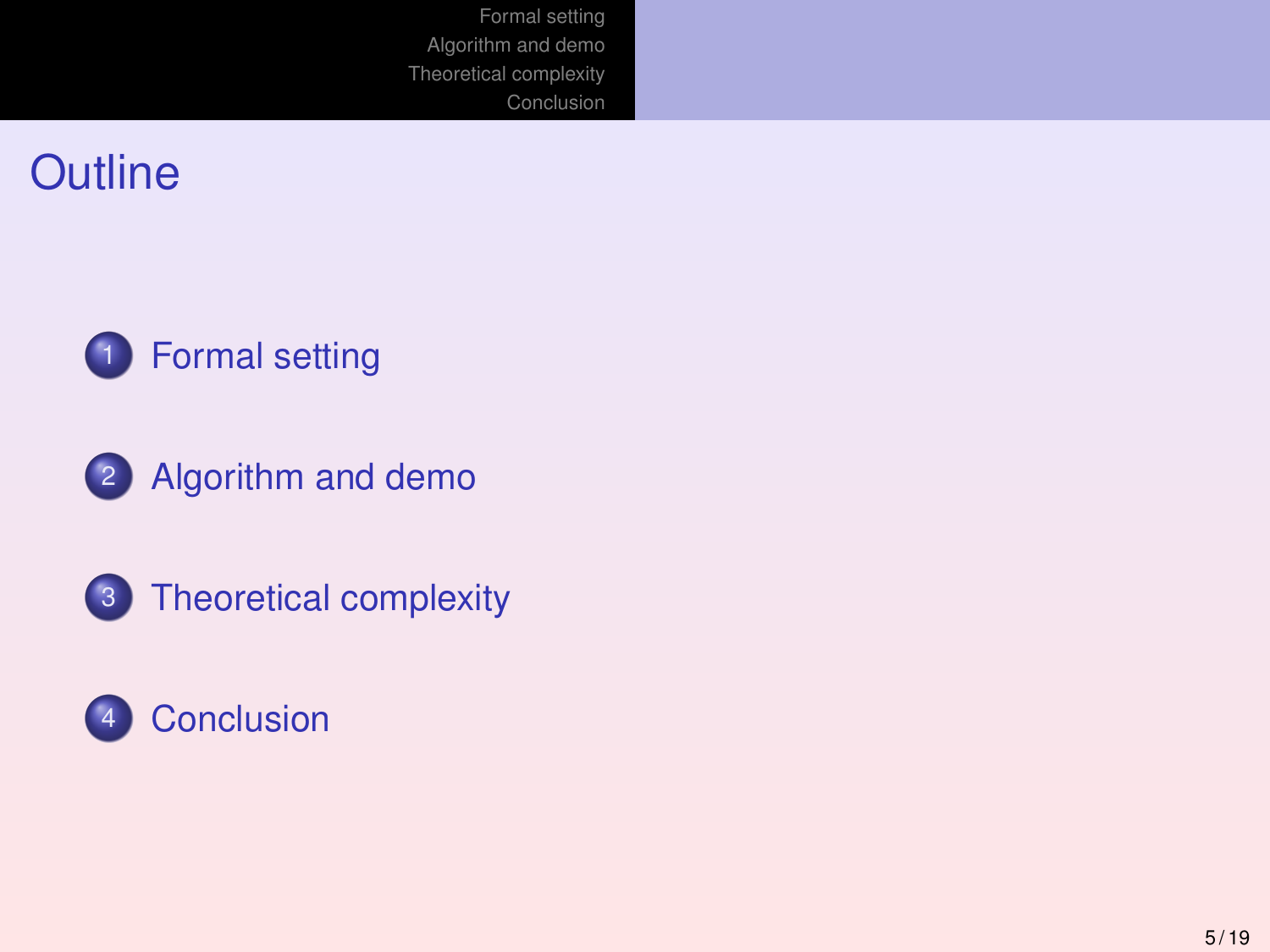<span id="page-5-0"></span>



- [Algorithm and demo](#page-10-0)
- [Theoretical complexity](#page-13-0)
- **[Conclusion](#page-15-0)**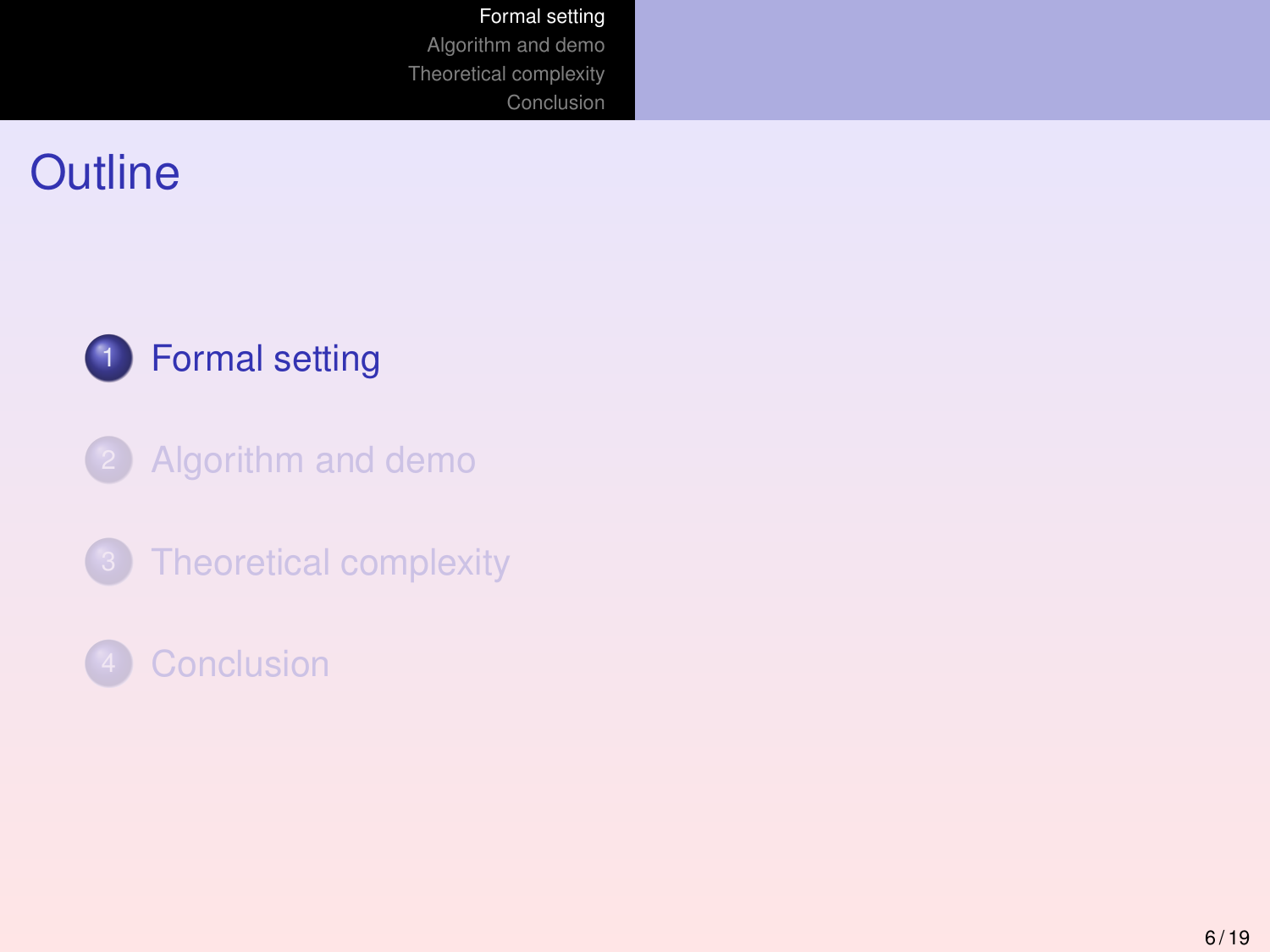#### [Formal setting](#page-5-0)

[Algorithm and demo](#page-10-0) [Theoretical complexity](#page-13-0) **[Conclusion](#page-15-0)** 

### An attack

| 2016/11/25 12:38:52:711 | Reloading account configuration                     |
|-------------------------|-----------------------------------------------------|
| 2016/11/25 12:41:15:026 | Reloading account configuration                     |
| 2016/11/25 12:41:15:065 | Requesting Authentication for Modes: 16382          |
| 2016/11/25 12:41:15:065 | Modes after account check: 8198                     |
| 2016/11/25 12:41:15:066 | Modes after Keychain check: 8190                    |
| 2016/11/25 12:41:15:066 | Modes after nessage-only check: 8190                |
| 2016/11/25 12:41:15:067 | Modes after ignore-missing-values check: 8198       |
| 2016/11/25 12:41:16:491 | Reloading account configuration                     |
| 2016/11/25 12:41:17:526 | Reloading account configuration                     |
| 2016/11/25 12:41:47:977 | Reloading account configuration                     |
| 2016/11/25 12:43:10:934 | Reloading account configuration                     |
| 2016/11/25 12:43:10:976 | Requesting Authentication for Modes: 16382          |
| 2016/11/25 12:43:10:976 | Modes after account check: 8198                     |
| 2016/11/25 12:43:10:978 | Modes after Keychain check: 8190                    |
| 2016/11/25 12:43:10:978 | Modes after message-only check: 8190                |
| 2016/11/25 12:43:18:979 | Modes after ignore-missing-values check: 8198       |
| 2816/11/25 12:43:12:489 | Reloading account configuration                     |
| 2016/11/25 12:43:13:463 | Reloading account configuration                     |
| 2016/11/25 12:43:48:278 | Reloading account configuration                     |
| 2016/11/25 12:43:49:441 | Reloading account configuration                     |
| 2016/11/25 12:45:03:348 | Reloading account configuration                     |
| 2016/11/25 15:58:42:135 | System is going into sleep node -> disconnecting ac |
| 2016/11/25 16:00:11:907 | System is waking from sleep -> reconnecting sleepin |
| seconds                 |                                                     |
| 2016/11/25 17:24:10:156 | System is going into sleep node -> disconnecting ac |
| 2016/11/25 17:36:29:715 | System is waking from sleep -> reconnecting sleepin |
| seconds                 |                                                     |
| 2016/11/25 17:47:06:114 | System is going into sleep node -> disconnecting ac |
| 2016/11/25 21:57:29:286 | System is waking from sleep -> reconnecting sleepin |
| seconds                 |                                                     |
| 2016/11/25 22:51:06:101 | System is going into sleep node -> disconnecting ac |
| 2016/11/26 00:20:44:537 | Shimo detected a change of network configurations.  |
| 2016/11/26 00:20:51:009 | Shimo detected a change of network configurations.  |
| 2016/11/26 10:48:57:753 | Shimo detected a change of network configurations.  |
| 2016/11/26 12:07:11:683 | System is waking from sleep -> reconnecting sleepin |
| seconds                 |                                                     |
| 2016/11/26 12:07:13:502 | Shimo detected a change of network configurations.  |
|                         |                                                     |

#### formalized as a trace:

| lno |  | --------- | --------- | --------- |
|-----|--|-----------|-----------|-----------|
|     |  |           |           |           |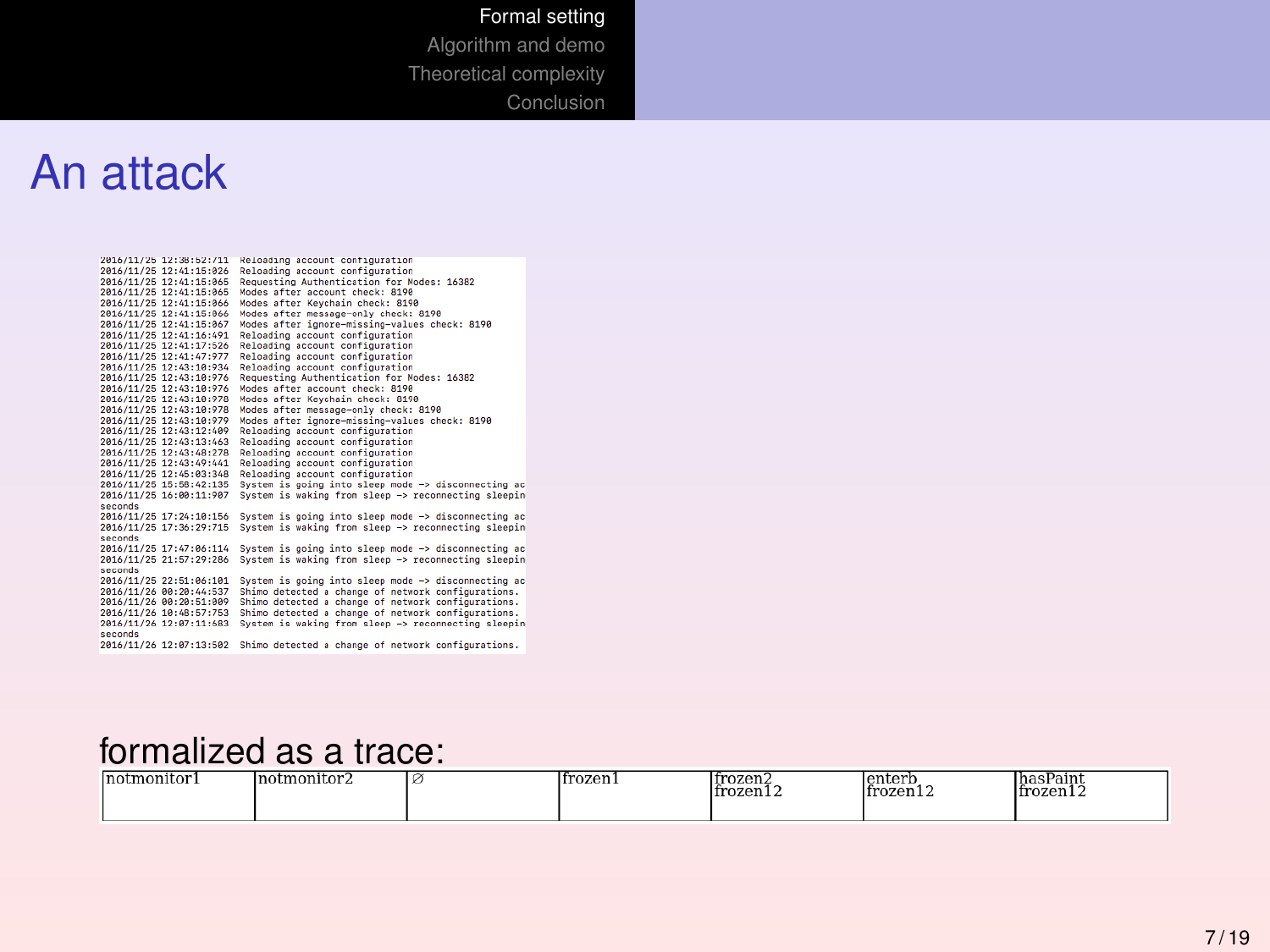### Library

### A catalog of known attack patterns

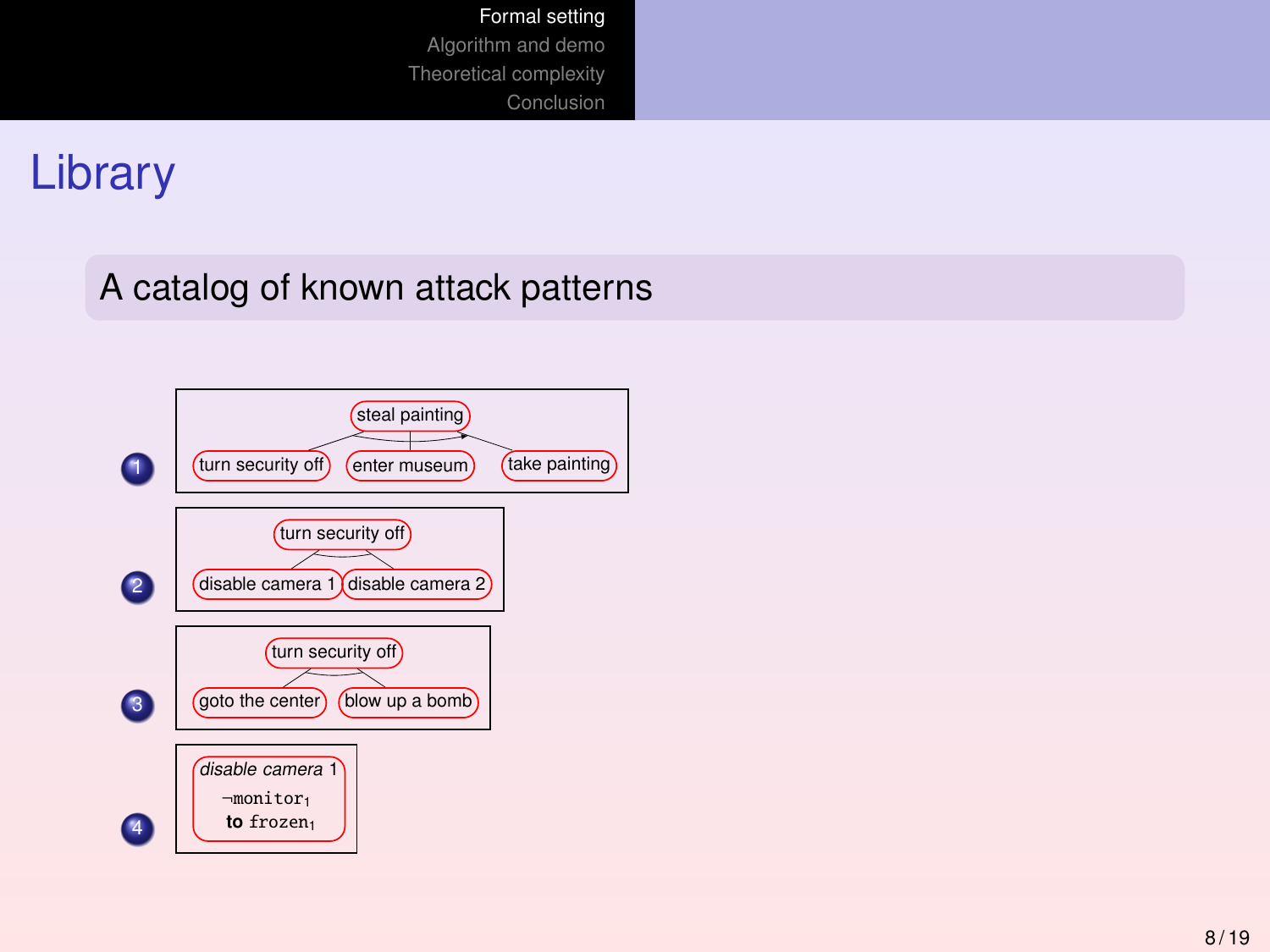### Semantics of attack trees



| attack tree<br>leaf |  | explains trace t if                                  |  |  |  |
|---------------------|--|------------------------------------------------------|--|--|--|
|                     |  | $t$ achieves primitive task<br>(direct notion)       |  |  |  |
| OR node             |  | at least one child tree explains t                   |  |  |  |
| AND node            |  | $t$ is a merge of traces explained by child trees    |  |  |  |
| SAND node           |  | $t$ is a sequence of traces explained by child trees |  |  |  |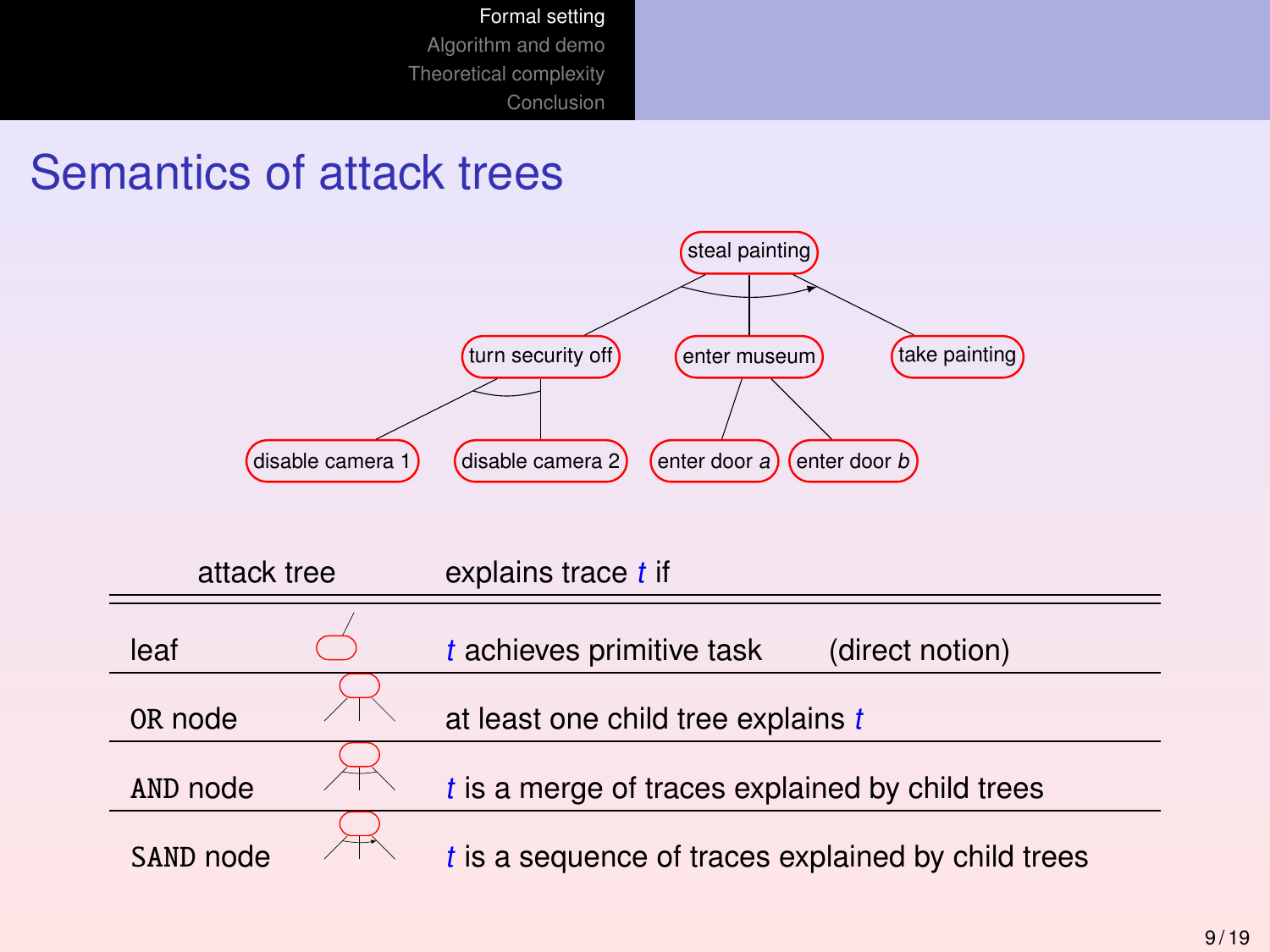### Library-based attack tree synthesis



Synthesis specifications : build an attack tree that

- $\bullet$  explains the input trace
- 2 rests upon the input library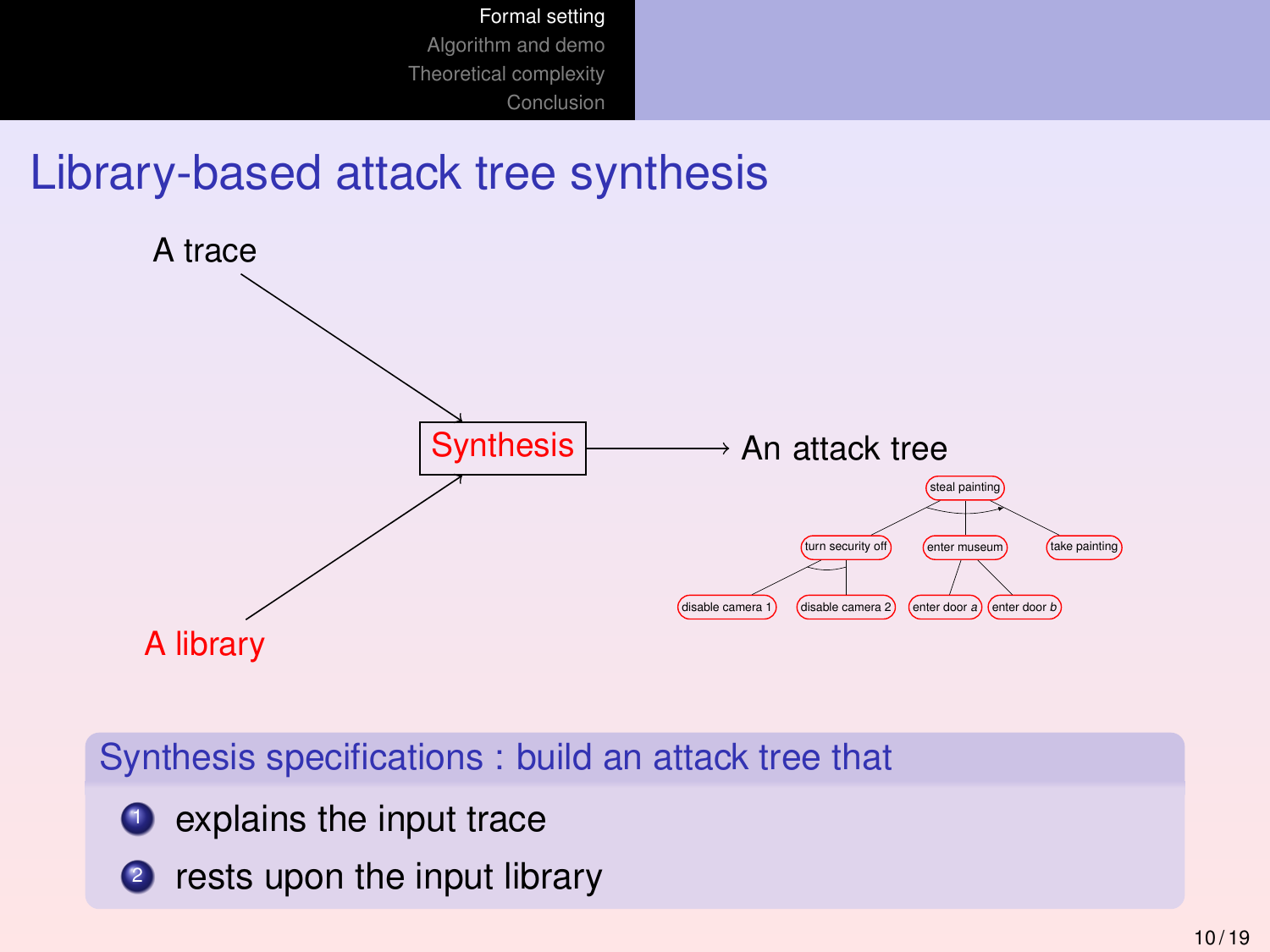### <span id="page-10-0"></span>**Outline**





[Theoretical complexity](#page-13-0)

### **[Conclusion](#page-15-0)**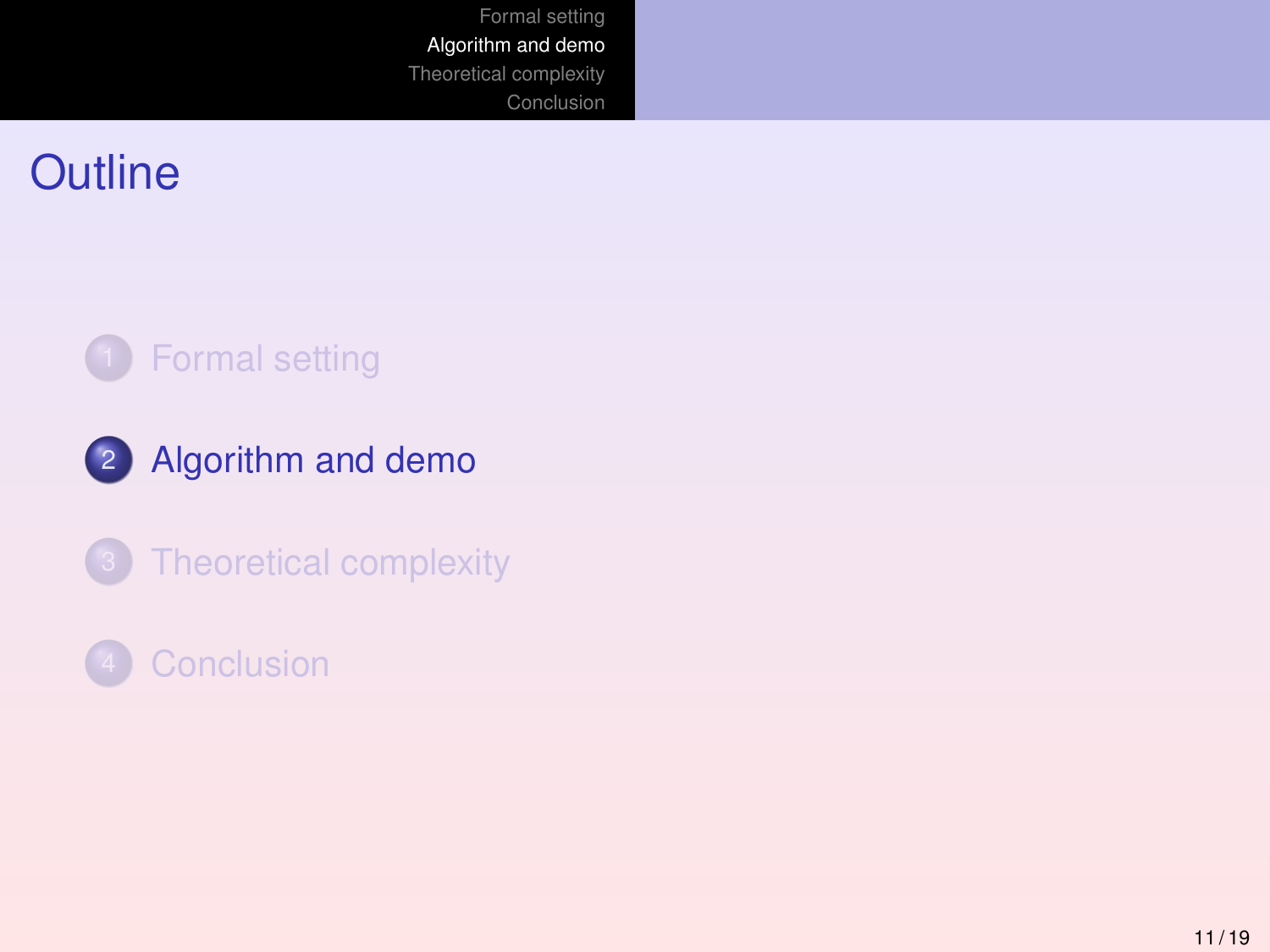Attack tree synthesis ∼ Parsing

Algorithmic principles

- Trace ∼ Formal word
- Library attack patterns ∼ Grammar rules
- Attack tree ∼ Syntactic tree

Bottom-up approach ∼ Cocke-Younger-Kasami parsing algorithm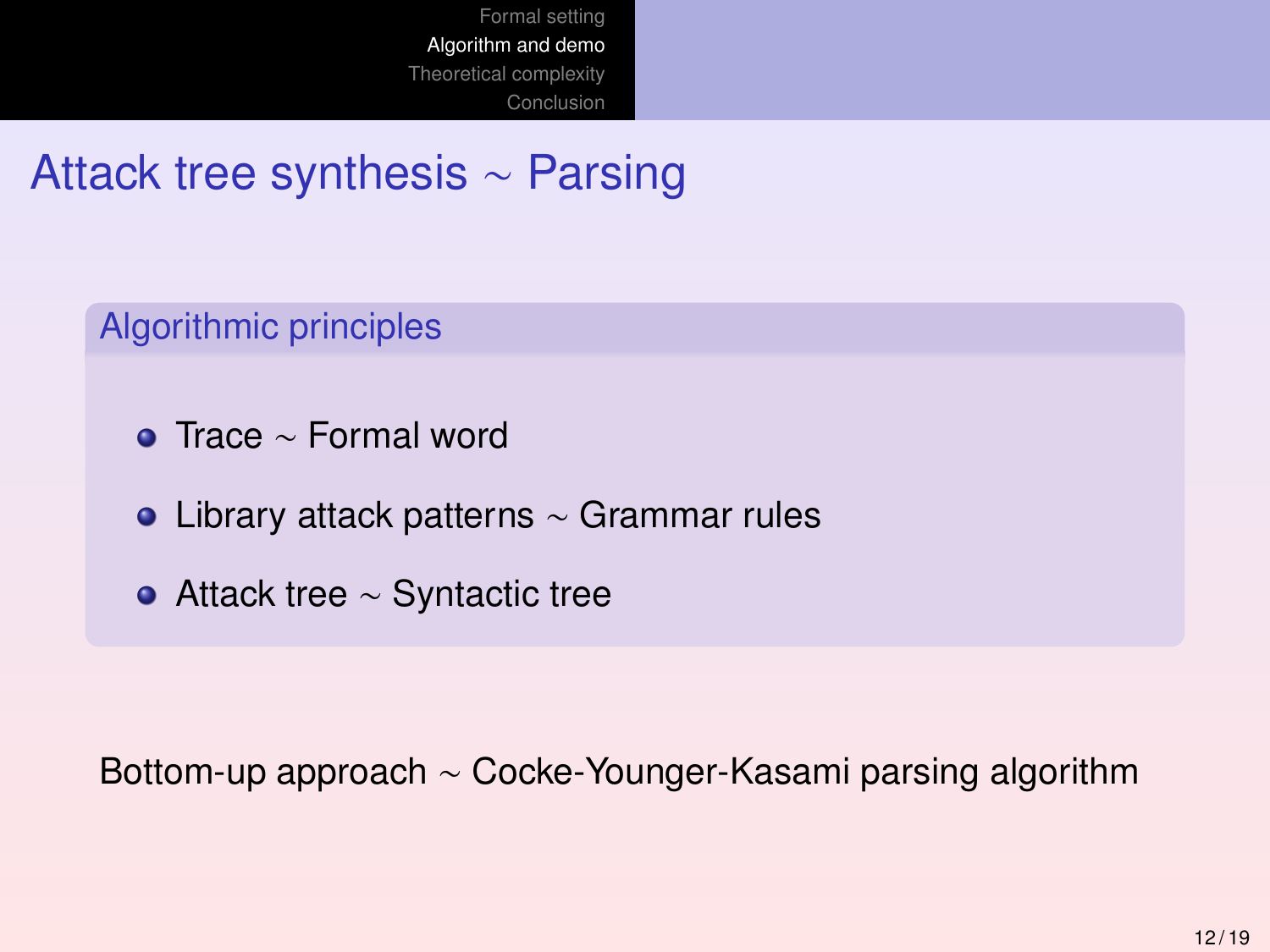### Online tool

# <http://attacktreesynthesis.irisa.fr/><br>
nones attack tree (warning only SAND of artiv at most 3 and AND of artiv at most 3 are supported

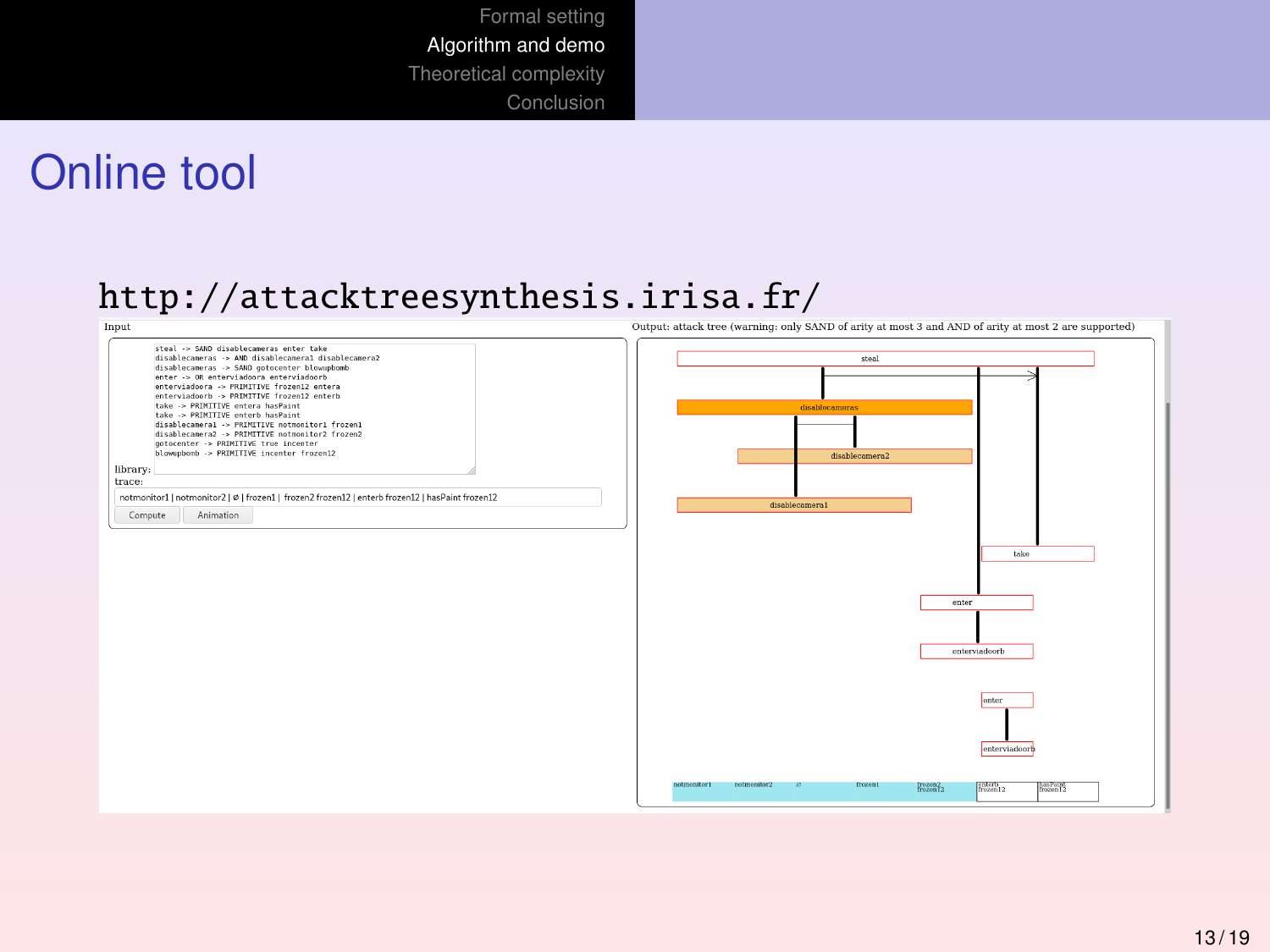### <span id="page-13-0"></span>**Outline**



- [Algorithm and demo](#page-10-0)
- 3 [Theoretical complexity](#page-13-0)

### **[Conclusion](#page-15-0)**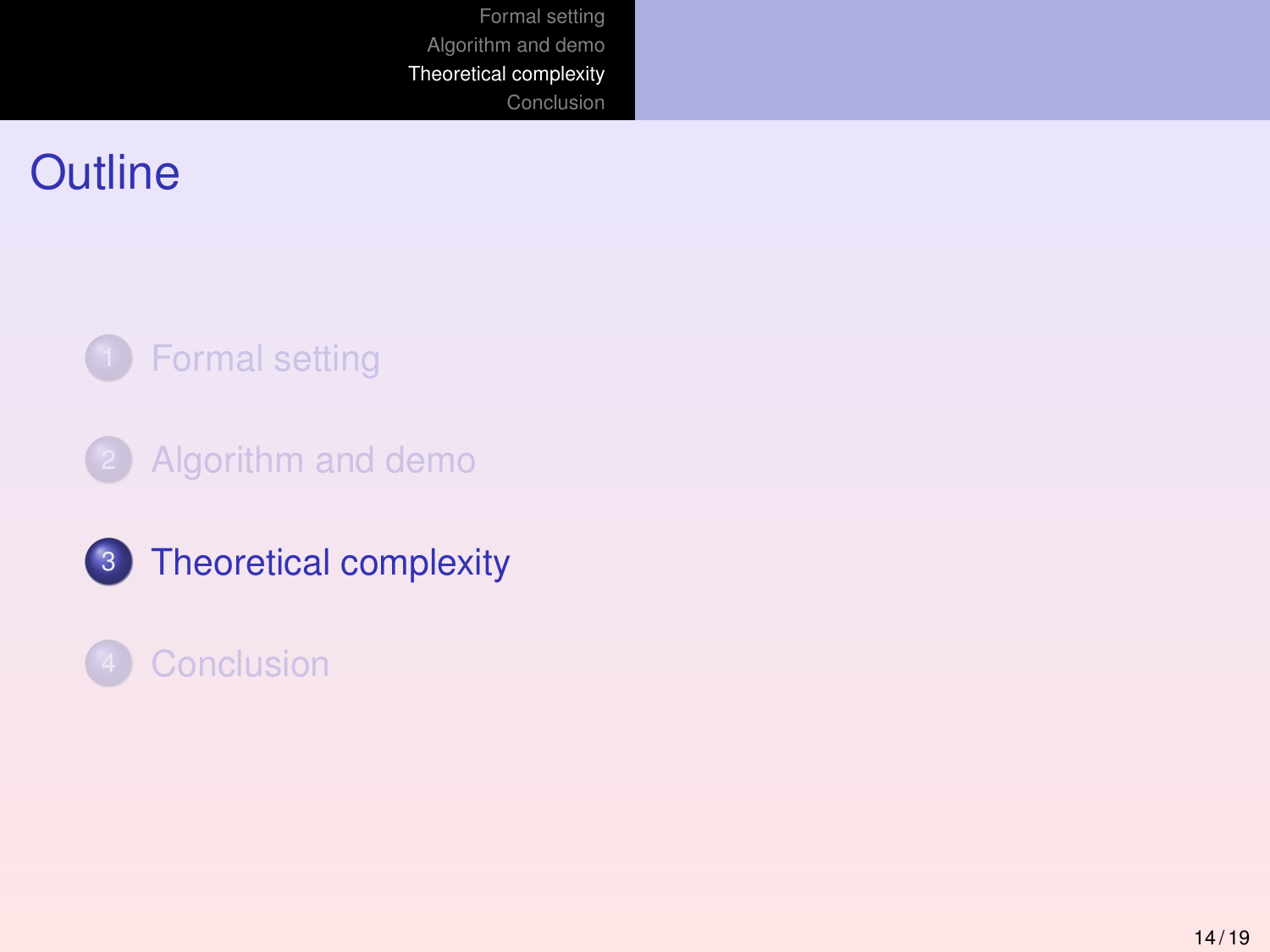# Theoretical complexity

#### Theorem

The library-based attack tree synthesis is NP-complete.

- Still, polynomial in the length of the input trace!
- NP-membership: given algorithm
- NP-hardness: reduction from the Packed Interval Coverage, essentially due to AND operator.

#### Theorem

For bounded AND-arity libraries, synthesis is in P.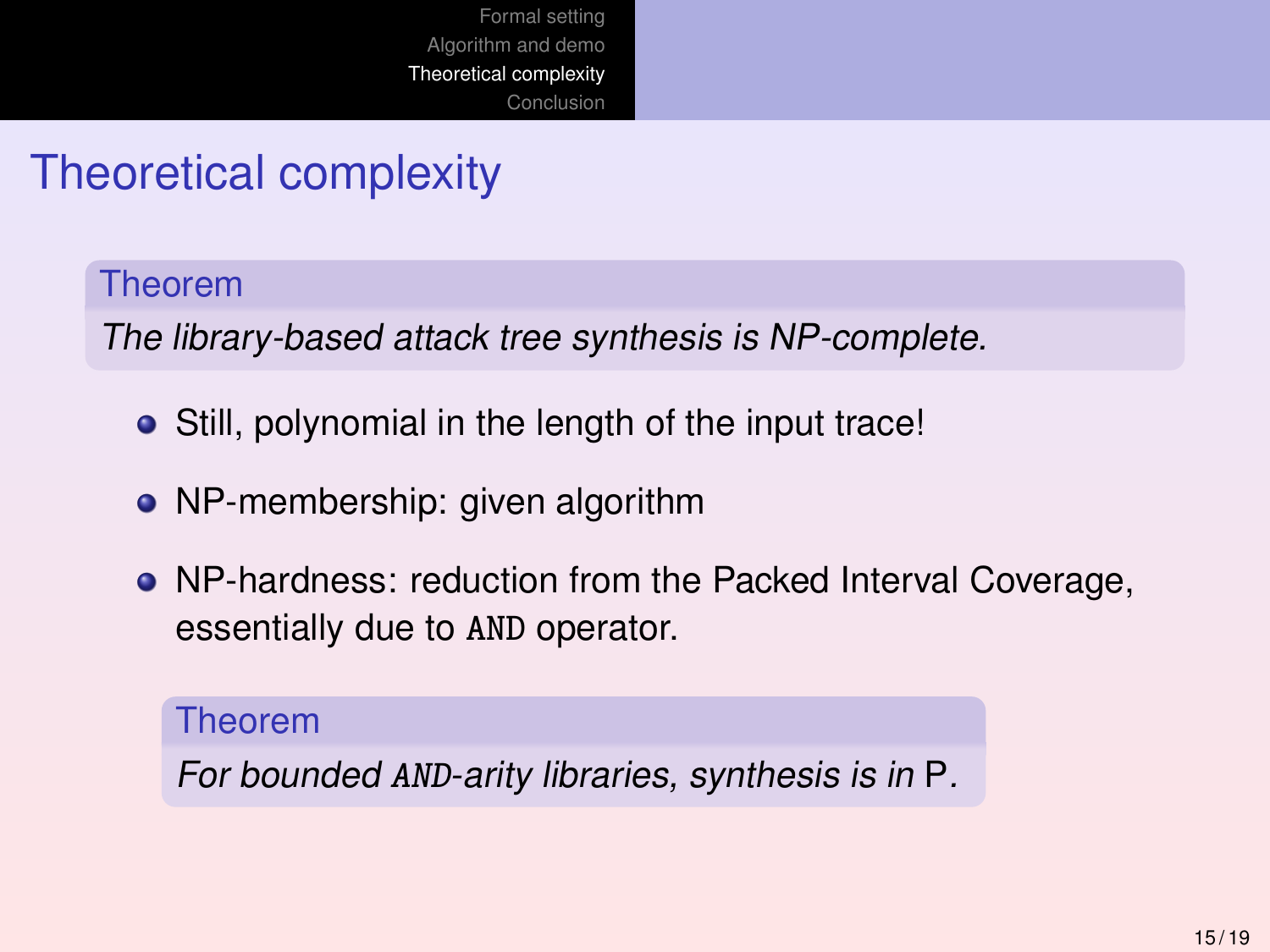### <span id="page-15-0"></span>**Outline**



- [Algorithm and demo](#page-10-0)
- [Theoretical complexity](#page-13-0)

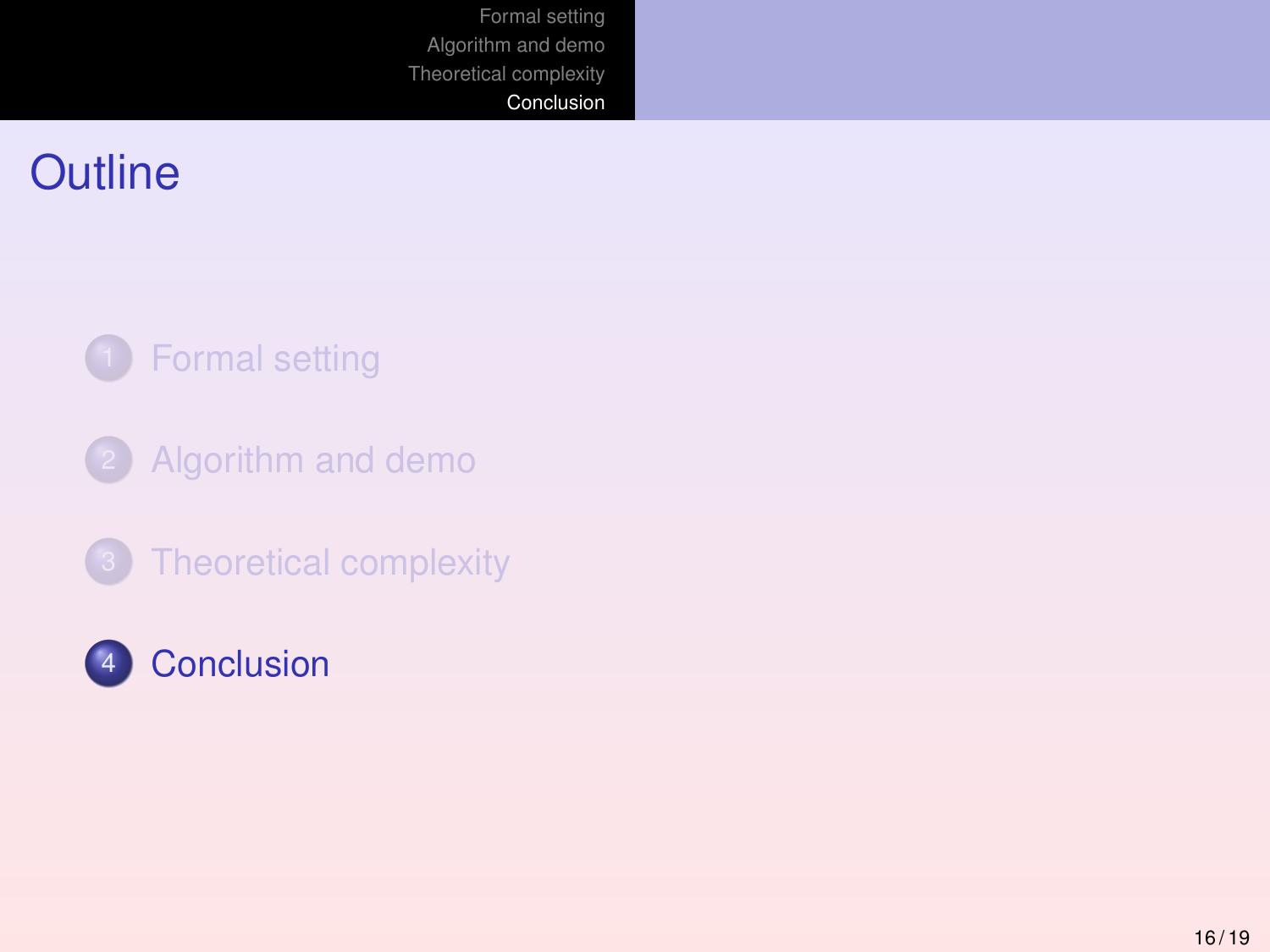## **Conclusion**

- A formal library-based attack tree synthesis problem
- An algorithm and an online protoype tool
- A complete study of the theoretical complexity  $\Rightarrow$  Algorithm essentially optimal
- Bounded AND-arity in libraries is a realistic assumption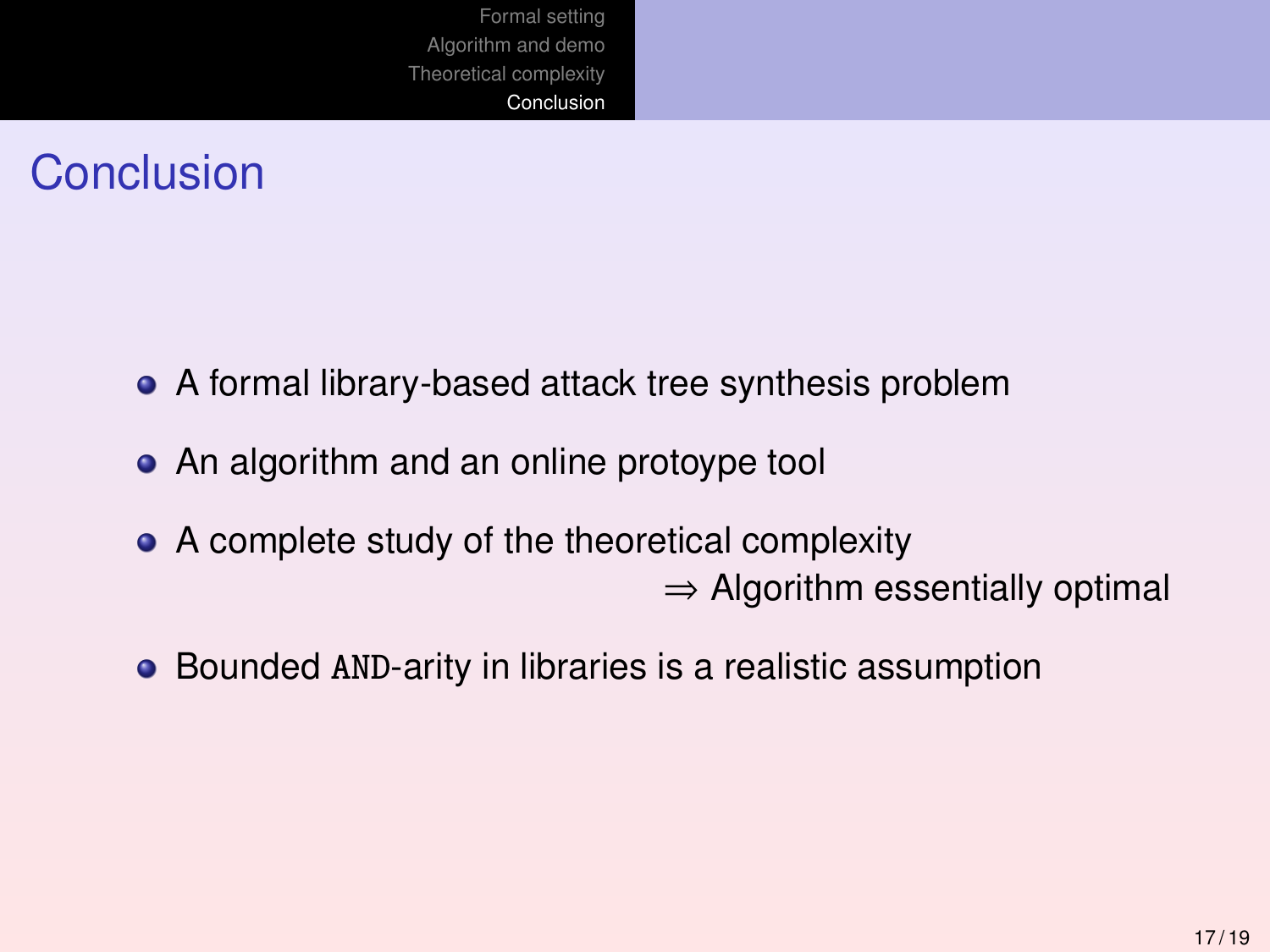### **Perspectives**

Theoretical:

- More abstract attack patterns: first-order features in rules as in (Jhawar et al. 2018) and (Ivanova et al. 2015)
- Library-based attack tree synthesis for a set of traces

Practical:

- Scalability of the tool, e.g. parsing optimisation techniques
- Bridge the gap with libraries in practice, e.g. MITRE-ATT&CK